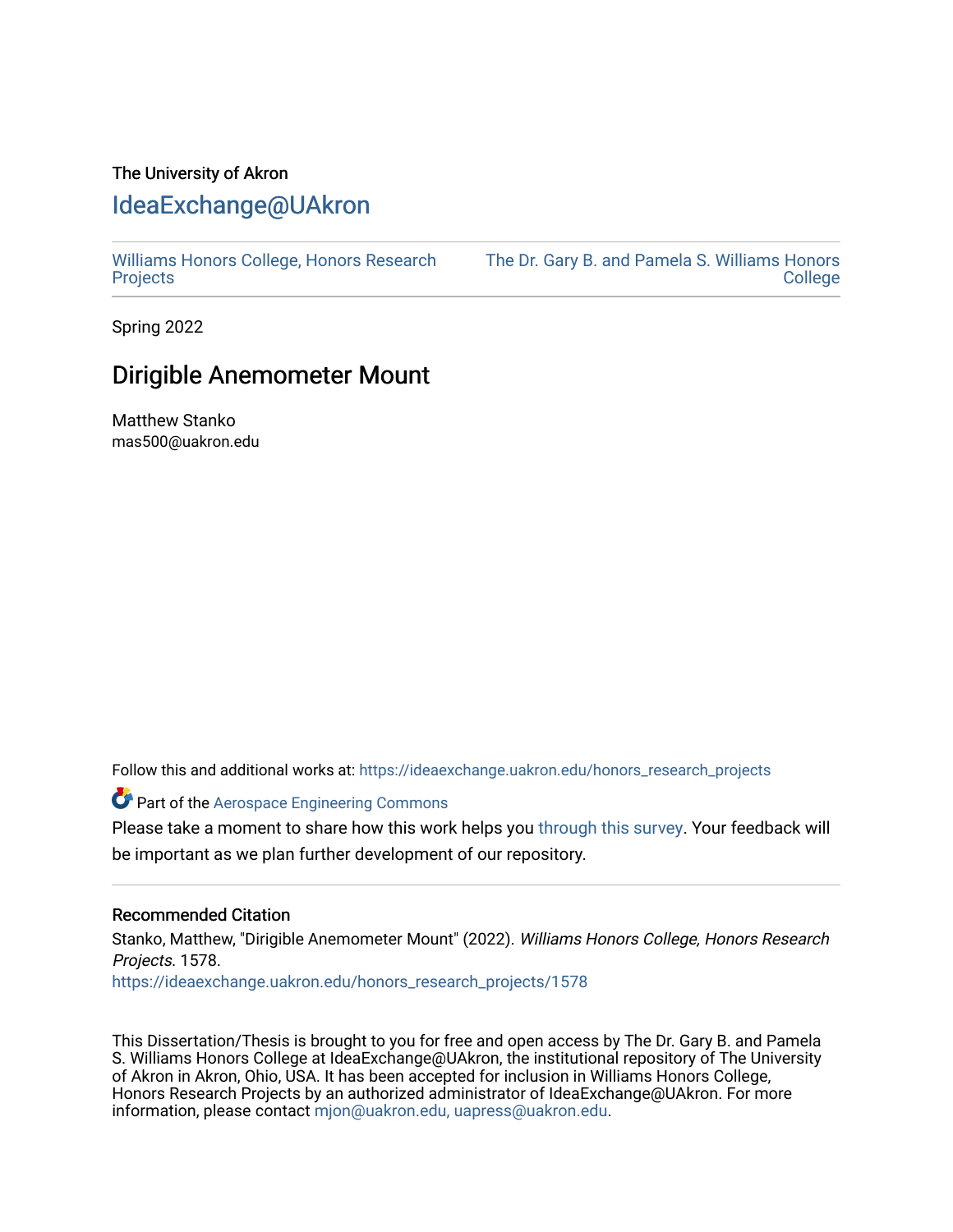Honors Research Project Report

Matthew Stanko

Fall 2021-Spring 2022 Semesters